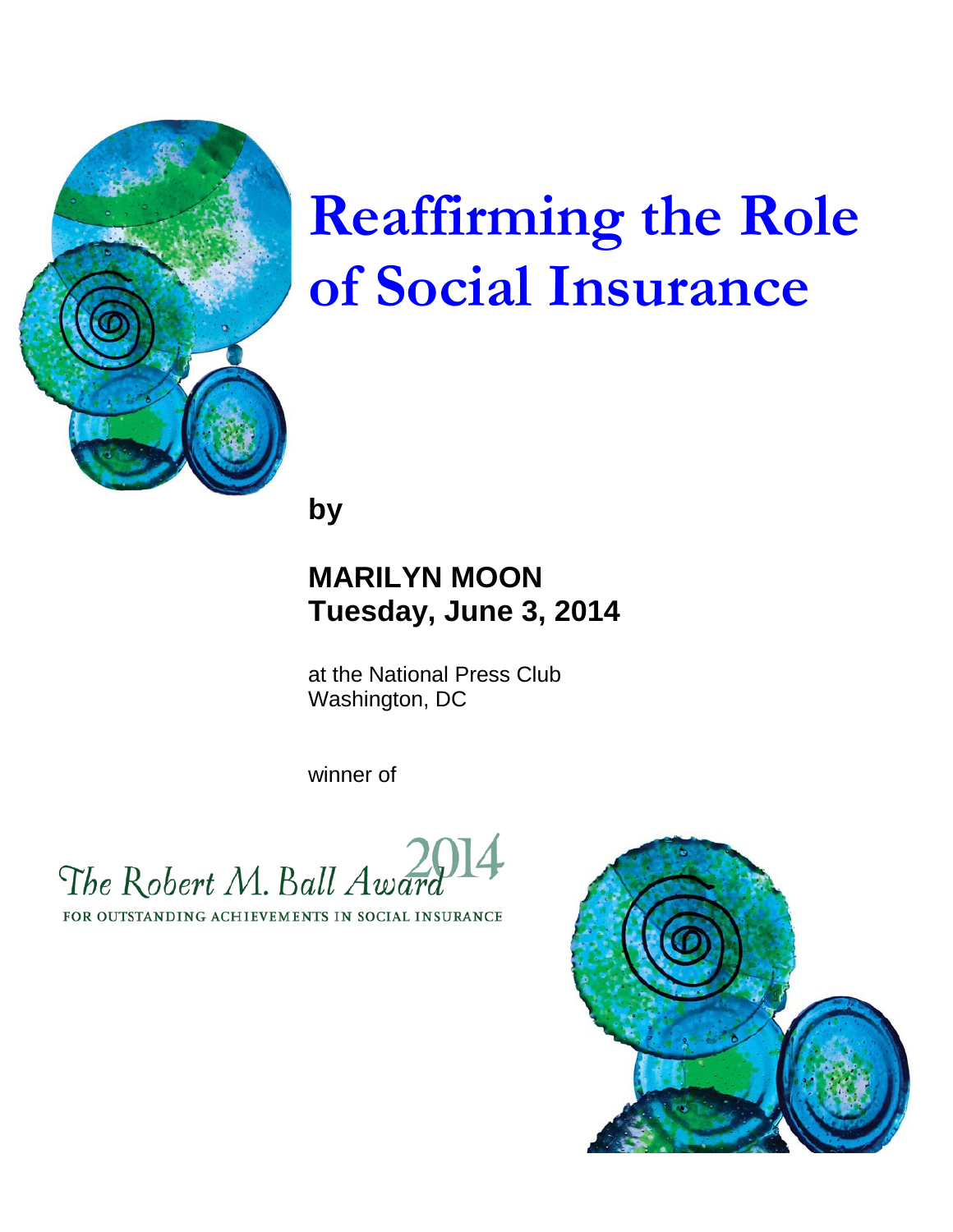#### **About the** *Robert M. Ball Award for Outstanding Achievements in Social Insurance*

Each year, the National Academy of Social Insurance presents the Robert M. Ball Award to an individual whose recent work has made a significant impact on the U.S. social insurance system. Selection criteria for the award include: Innovation in changing, educating about or otherwise furthering public understanding and informed policy-making in a specific area of social insurance and Effectiveness in deepening public understanding, fostering collaboration, informing policy, implementing policy, or teaching others about social insurance.

No individual has done more to advance American social insurance program than Robert M. Ball. From his early appointment in a field office to his selection as Commissioner of Social Security by President Kennedy in 1962, to advisory roles in each of the following presidential administrations, Bob Ball sought a balance between political pragmatism and his determination to protect the principles of social insurance. Bob Ball served as Commissioner of Social Security from 1962 to 1973. He also played a crucial role in the origin of Medicare in 1965, and then successfully carried out the ambitious task of implementing the program. Ball founded the Academy in 1986, and continued to advise presidential administrations and policy-makers and to write on Social Security, Medicare, national health insurance and welfare until his death in January 2008 at the age of 93.

#### **Previous winners of the** *Robert M. Ball Award*

Alice M. Rivlin (2013) Senior Fellow Brookings Institution and Visiting Professor Georgetown University

Robert D. Reischauer (2012) Distinguished Institute Fellow and President Emeritus Urban Institute

John C. Rother (2010) President and CEO National Coalition on Health Care

Alicia H. Munnell (2009) **Director** Center for Retirement Research at Boston College

Peter Diamond (2008) Institute Professor Emeritus **MIT** 

Henry Aaron (2007) Senior Fellow Brookings Institution

Monroe Berkowitz (2006) Professor of Economics Rutgers University (1919–2009)

Bruce C. Vladeck (2005) Senior Advisor Nexera Incorporated

Stephen C. Goss (2004) Chief Actuary Social Security Administration

#### **About the National Academy of Social Insurance**

The National Academy of Social Insurance is a nonprofit, nonpartisan organization made up of the nation's leading experts on social insurance. Its mission is to advance solutions to challenges facing the nation by increasing public understanding of how social insurance contributes to economic security. Social insurance encompasses broad-based systems that help workers and their families' pool risks to avoid loss of income due to retirement, death, disability, or unemployment and to ensure access to health care. Despite the importance of social insurance in the United States, few people know the programs well. The Academy was established as an independent organization to promote informed discussion and debate on social insurance issues and to stimulate fresh thinking.

> 1200 New Hampshire Avenue, NW, Suite 830 ▪ Washington, DC 20036 Phone: (202) 452-8097 • e-mail: nasi $@$ nasi.org • www.nasi.org •  $@$ socialinsurance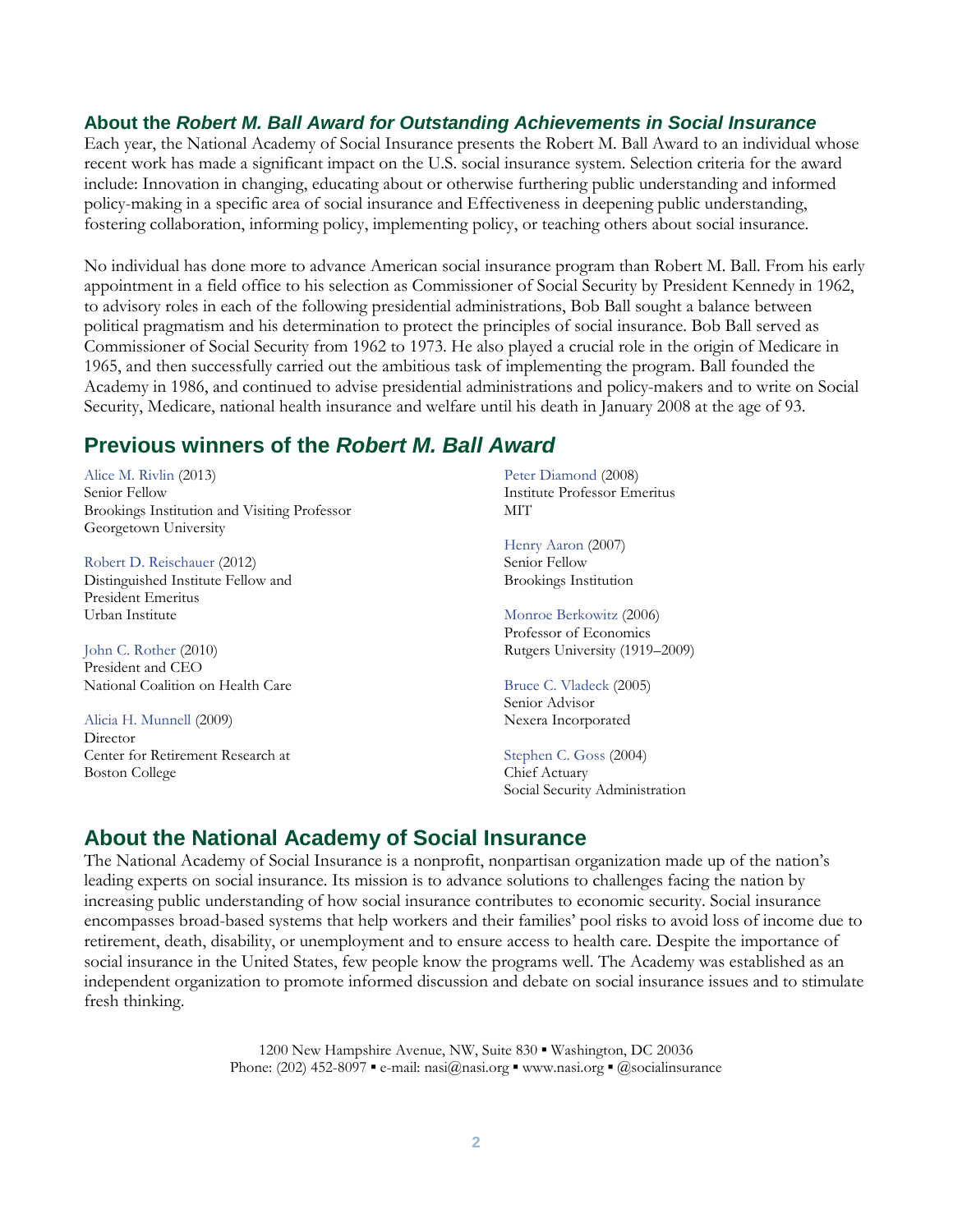lthough there have been a lot of changes in our economy and the status of American households, the basic reasons and rationale for establishing Social Security in the 1930s and Medicare in the 1960s have not changed. We have not outgrown our need for these key programs; they have Ithough there have been a lot of changes in our economy and the status of American households,<br>the basic reasons and rationale for establishing Social Security in the 1930s and Medicare in the<br>1960s have not changed. We ha fear these programs may not be there when they retire; nonetheless, they behave as if these programs are there and assume they will form a key part of their well-being as they age. We have seen no movement to indicate that the private sector is ready and able to take over except at the margins.

To some extent I am preaching to the choir tonight, but this choir is one that is heard in Washington and elsewhere. The work we do contributes to the debate about the future and we can help shape it in a more positive way. Good research is needed to remind decision makers about the implications of their proposals

and to highlight what has changed over time. Good stewardship of the programs in terms of smooth operations and sharing information on what social insurance does are also important for maintaining support for social insurance. We cannot accept the skepticism and hostility of critics who choose not to fully understand these programs or how they help people. The legacy of Bob Ball—who we remember in this event tonight--is to respond positively and constructively in reaffirming the role of social insurance.

We have not outgrown our need for [social insurance programs]; they have become a part of the fabric of our financial and social wellbeing.

## **Rationale for Social Insurance**

onsider the basic reasoning behind social insurance programs. First, financial security and health insurance represent insurable events. People need protection against periods of disability or unemployment that can reduce their ability to save for retirement. Indeed, the movement away from Consider the basic reasoning behind social insurance programs. First, financial security and health insurance represent insurable events. People need protection against periods of disability or unemployment that can reduce going forward have less private insurance protection against untoward events than in earlier eras. They are on their own to ensure that there are sufficient resources in their pension plans—rather than having basic guarantees as used to be the case. Failure to save consistently or poor investment choices can lead to inadequate savings at retirement from the private pension portion of an individual's resources. And in actuality the situation is even worse: the data indicate that only a minority of Americans are saving substantial amounts of resources in this way. And many are unaware of how much they really need in order to sustain a reasonable standard of living in retirement.

Insurance for health expenditures for those over the age of 65 and persons with disabilities represents another liability best served by an insurance program. The need for insurance arises not only from the variability in need for health care but also from the rapid increase in the costs of care that have occurred

We cannot thrive as a nation without the stability that such insurance assures for a highly vulnerable portion of the population.

over the last 40 years.

The insurance requirements for financial and health security arise not only on an individual level, but society also has a stake in the outcomes. We cannot thrive as a nation without the stability that such insurance assures for a highly vulnerable portion of the population.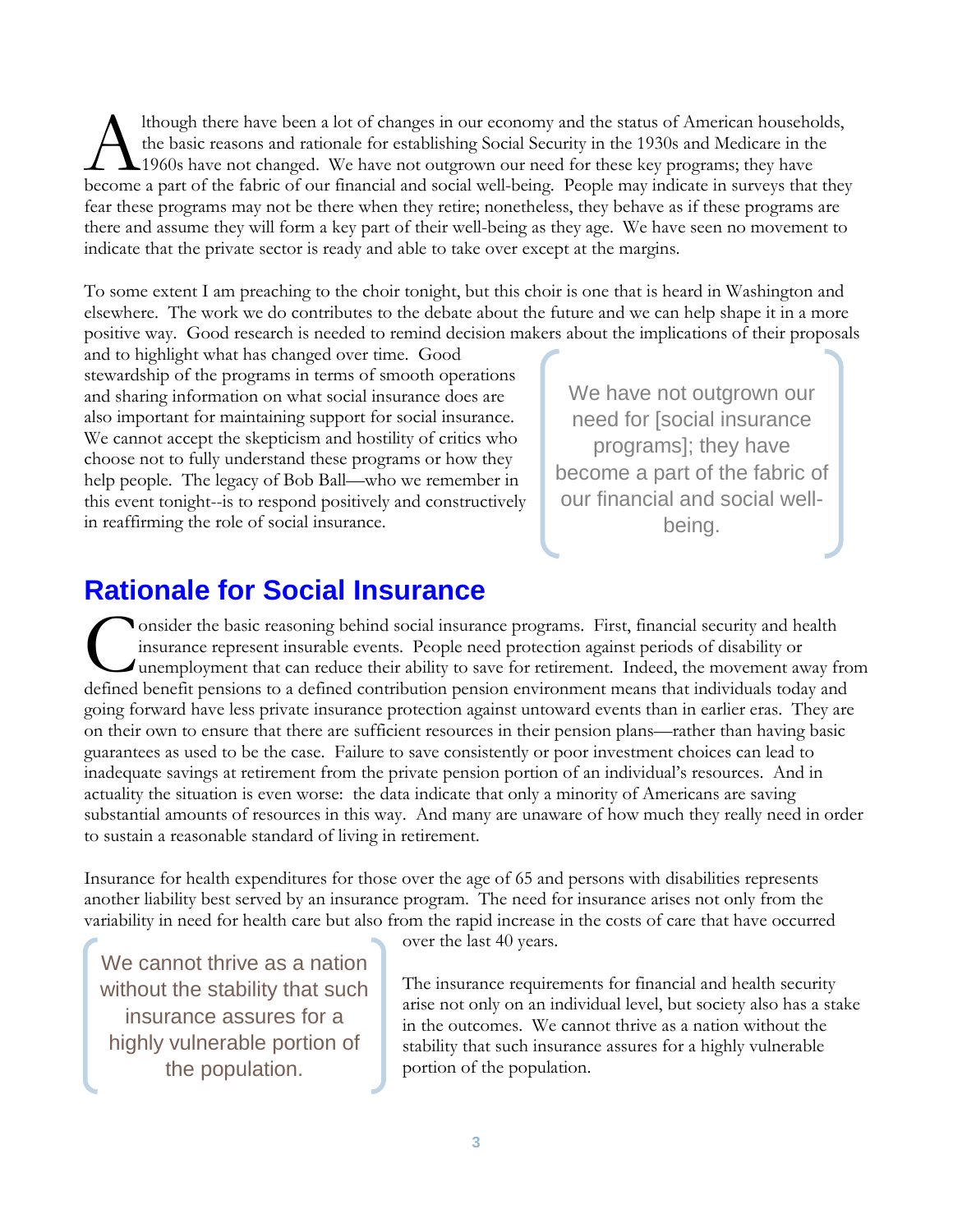While policy makers in the U.S. often defer to the private sector to solve a variety of problems, the private sector has never been able or willing to fully take on these financial and health protections even for those who can pay. The public pooling of risk across the whole population is a much more efficient way to address large challenges such as economic and health security in old age. And private markets have never handled well the notion of redistribution across individuals to bolster those with lower incomes. In fact, this need extends beyond retirement programs.

We have largely chosen to think of social insurance as protection at the end of life, in part because of a recognition that hardships arise that are beyond the control or responsibility of individuals but reflect broad based societal challenges. It is simply not practical to decide who is worthy or not after a lifetime of experience and hence it has been easy to justify broad-based programs. The case for those of working age has been more difficult to make. But, over time, we have moved into new areas such as earned income credits; unemployment compensation, and most recently health insurance for the young —reflecting the need for protections across the lifespan. None of these have the same level of support as yet as Social Security and Medicare, but that may well come in time.

## **Key Aspects of Social Insurance**

inking social insurance programs to direct contribution has strengthened people's loyalty and acceptance. Polls continue to indicate that even in an era of great resistance to new taxes, raising funds to support these programs would be acceptable to most Americans. The linking of funding inking social insurance programs to direct contribution has strengthened people's loyalty and acceptance. Polls continue to indicate that even in an era of great resistance to new taxes, raising funds to support these prog the young—perhaps at the cost of acceptance over time.

One of the real benefits and advantages of Social Security and Medicare as compared for example to SSI and Medicaid is that we have established a very un-American approach that focuses more on inclusion than exclusion. That is, these programs are largely universal, extending coverage to almost all Americans; the eligibility rules are simple and straightforward—and linked to the contributions that people are required to make. Unlike the so-called welfare programs that focus on strict eligibility standards and often onerous application processes, Social Security and Medicare are accepted as part of the basic structure of our

Social insurance emphasizes inclusion and assuring universal coverage. Ironically, it is probably one of the reasons why these programs are so popular; people believe that they have a right to participate and receive benefits.

economy.

In practice, much of our public policy focuses on setting the eligibility criteria and tests very high so that ineligible people are not admitted. The United States operates many of its programs on the principle of preventing ineligible persons ("welfare cheats") from getting through the screening process. Consider, for example, the very stringent process of getting on welfare or Medicaid. Or, in the case of unemployment compensation, the reluctance to extent long term benefits based on the concern that some who are not "worthy" or looking hard enough for jobs would get benefits. Welfare programs tend to be predicated on the principle that it is most important to keep out those who do not "deserve" benefits even if that means discouraging those who do qualify.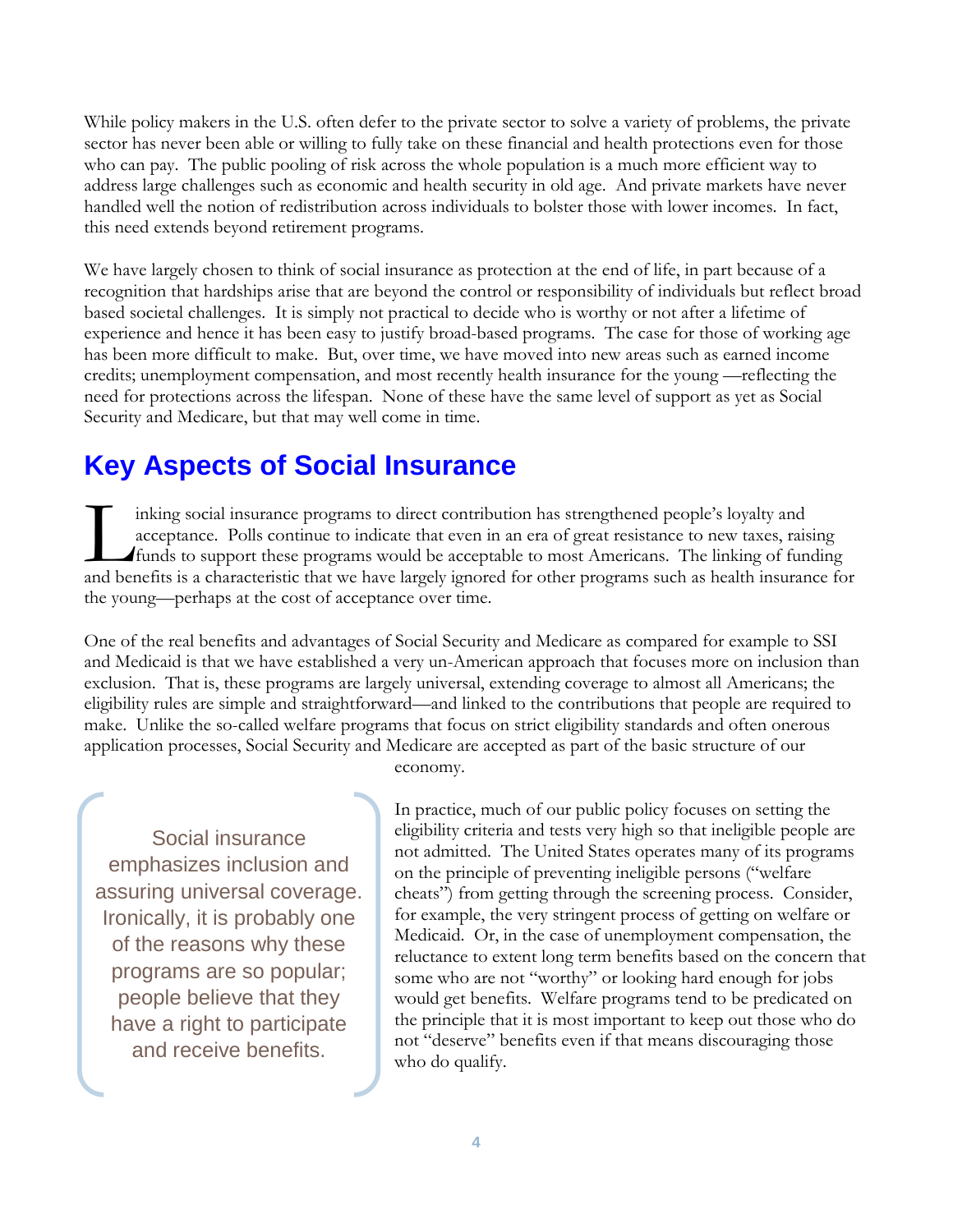Social insurance, in contrast, emphasizes inclusion and assuring universal coverage. Ironically, it is probably one of the reasons why these programs are so popular; people believe that they have a right to participate and receive benefits. The near universal nature of these programs means that we have implicitly chosen to emphasize inclusion. It is not quite clear why these programs have thrived in an environment with so much emphasis in the other direction.

Another key aspect of social insurance is its progressive nature. The formula for Social Security benefits results in lower replacement of wages for those with the highest earnings. And the fact that everyone pays a standard percentage in payroll taxes for Part A of Medicare and receives essentially the same benefit also makes it progressive. Although the rules are clear and available to anyone who wishes to examine them, most Americans are not knowledgeable about the Social Security benefit formula, for example, and likely do

not focus on this progressivity. Nonetheless, this element was very much a consciously designed feature of both Social Security and Medicare. These programs balance universality with progressivity.

Social insurance programs balance universality with progressivity.

Over time these basic tenets of social insurance have proven to

be both stable and popular. Even politicians who are most anxious to limit the role of government concede that Social Security and Medicare should be there—although with additional limitations.

### **Adjusting to Change**

large number of aspects of our economy have changed over the years, requiring a careful reconsideration of whether our social insurance programs are still appropriate and if so, what adjustments or modifications may be needed. Adjustments are inevitable as the economic and social large number of aspects of our economy have changed over the years, requiring a careful<br>reconsideration of whether our social insurance programs are still appropriate and if so, what<br>adjustments or modifications may be nee programs actually fit the new situations. Ironically, some of the very issues that increase the need for social insurance are sometimes used as rationales for cutbacks. For example, the rising costs of health care over time explain much of the growth in the Medicare program. This is an issue that individuals did not cause; it reflects much more systemic change in our health care system. It also increases the pressures on older and disabled Americans. Why then do people use that as the reason to argue that Medicare must be cut as a response?

To think about what adjustments are needed over time, it is important to consider how our socio-economic environment is changing and what that may mean for social insurance in the future.

#### **1. Inequality issues**

Perhaps the most significant area where adjustments may be called for arises with respect to the increased inequality in wages and income that have been taking place since the 1970s. This has been occurring across the income spectrum. Large numbers of people remain in poverty, and wages for middle class families are stagnant, while shares of income attributable to the very top of the income distribution have skyrocketed. In addition, if we had better data on lifetime incomes and wealth, we would see a similar pattern, reflecting issues such as problems with unemployment, health problems that take people out of the labor force and other factors that affect not only annual earnings but the consistency and certainty of earnings over time.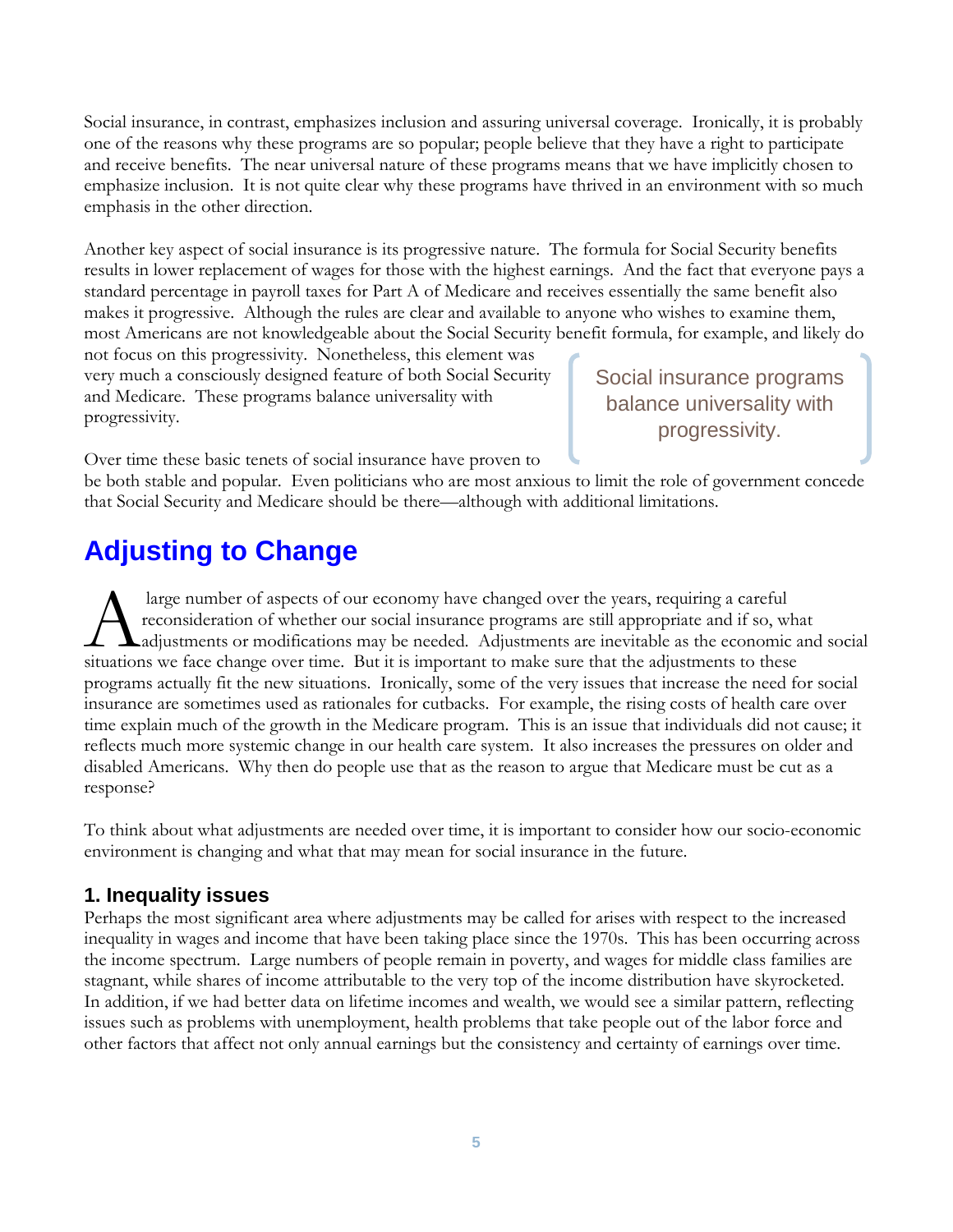This inequality relates directly to our social insurance programs, particularly Social Security. When wages rise more slowly for middle income and lower income workers over time, Social Security benefits will also be lower for those individuals when they retire. Periods of extremely low or no earnings reduce the formula as well. And to the extent that a greater share of wages go to those with very high incomes, Social Security contributions which are subject to an upper bound, grow more slowly. And finally, if more of our GDP goes to capital than to labor, Social Security benefits are also going to be smaller as a share of GDP. Inequality over Americans' worklives translate into a smaller overall role for Social Security and less progressivity in Social Security benefits.

What about Medicare? Medicare has been tinkered with more than Social Security. Here, interestingly, some of the changes made to reduce spending have increased progressivity; eliminating the cap on contributions and adding high income premiums have reduced the level of benefits received by those with higher incomes. And while this improves progressivity, it also raises concerns about retaining public support for Medicare and maintaining the sense of a universal program as higher income persons see their benefits erode. The balance between progressivity and inclusion is at issue. And, it also raises the issue of complicating the program.

#### **2. The Period of Retirement**

Toward the end of the 20<sup>th</sup> century, one of the biggest issues raised around the challenges facing social insurance was the issue of age of retirement. The relentless downward march of retirement age led to concerns that Social Security and Medicare would have to suffice over longer and longer periods as people retired earlier. In addition, one of the successes of our society (and perhaps of the contribution of Social Security and Medicare) is the increase in life expectancy. But it has been treated as a "problem" that needs to be attended to, particularly when linked to lower ages of retirement, and lower rates of birth and immigration.

This issue may be self correcting, however. Age of retirement is showing a steady increase, although not at a very rapid pace. And longer life expectancies seem to have also slowed somewhat—certainly in comparison to other countries.

Nonetheless, there are still many calls for increasing the age of eligibility for social insurance programs to address this "problem." Foremost, we need to ask whether this is a reasonable strategy for all Americans. Early retirees tend to be of two types: those who can afford to retire and for whom it is fully voluntary, and those who face significant challenges in obtaining or retaining employment and for whom retirement becomes the least undesirable option. Minorities, persons with health problems, those with low skill levels will all be disproportionately disadvantaged by raising the age of retirement.

Moreover, many of those who call for such changes often fail to recognize that Social Security benefits are scaled by age of retirement already. And raising Medicare's eligibility age saves very little and creates a number of unexpected results.

#### **3. Cost of health care**

The rapid increase in the cost of health care is essentially a "blame the victim" issue. The benefit package in 2014 is remarkably similar to that offered in 1966 to new enrollees in Medicare—with the exception of the prescription drug benefit. Certainly the quality of care and its effectiveness has improved over the years and we can now safely perform services on older and frailer individuals, so use of care has also risen. Nonetheless, much of the cost increase reflects the much higher rise in prices for health care than for other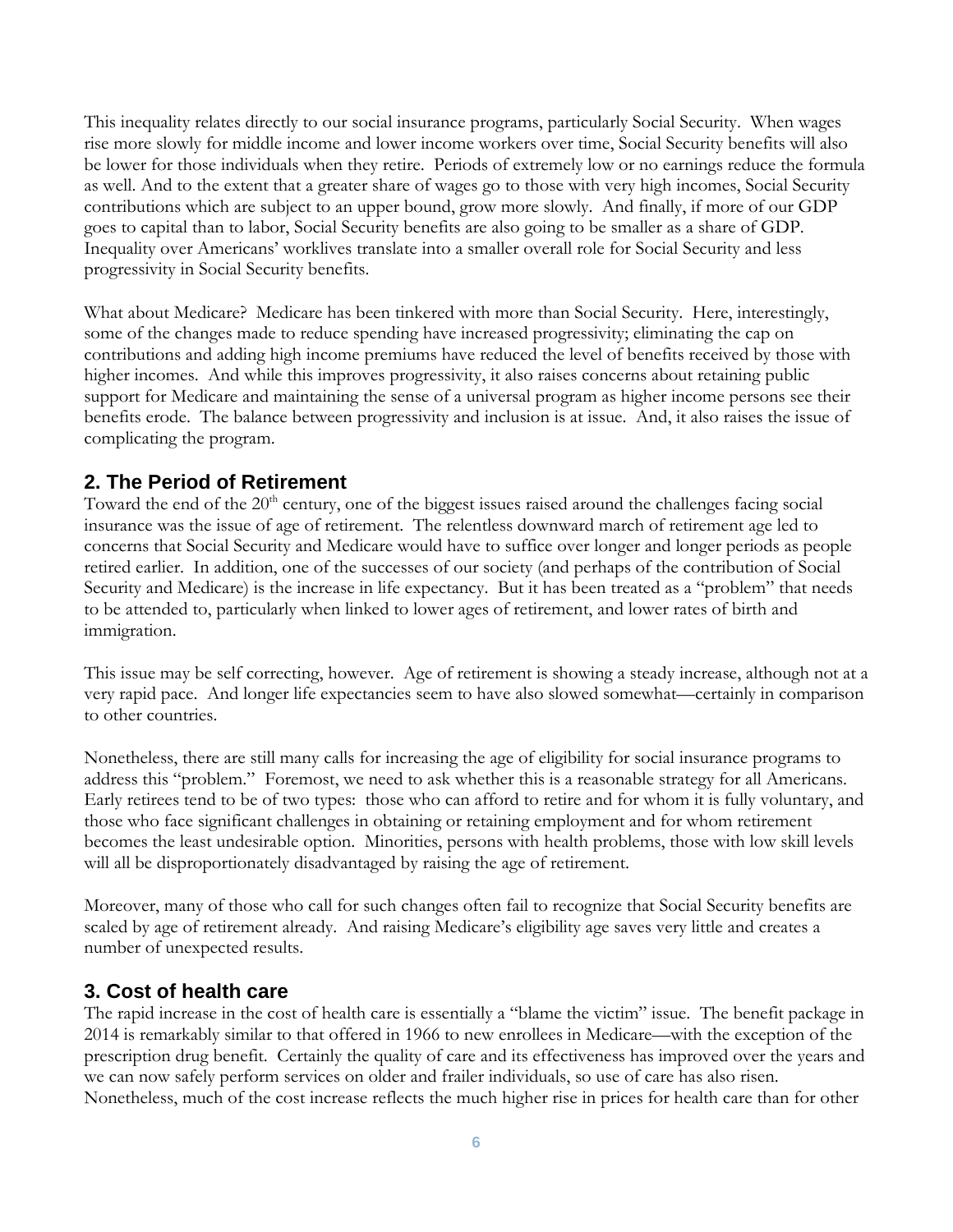goods and services—and much higher growth in the costs of care relative to the incomes of Medicare beneficiaries. Consequently, Medicare beneficiaries pay a greater share of their incomes than in 1966 for those services and treatments that Medicare does not cover. Just as the federal government has experienced higher costs—so have beneficiaries.

We also know that Medicare does at least as well and often better than the private insurance sector in holding down these costs. And recent experience with private health insurance underscores the fact that private companies cannot and will not take on all the risks of health care without assurances for a stable risk pool. Nonetheless, the response by many policy makers is to cut the program.

#### **4. How the private sector has stepped up (or not)**

Not many years ago, there was a short lived attempt to privatize Social Security with a lot of people arguing they could go it alone and do better for themselves if they did not have to contribute to Social Security. Recession under President Bush—and I would like to think good analysis by people in this room and our colleagues-- helped short circuit this movement. The reductions in private pension generosity and the shift toward defined contributions also underscored that Social Security was the source of stability and certainty for individuals. But perhaps even more importantly, politicians also underestimated that Social Security has become part of the fabric of our financial well-being.

Medicare is now under a similar claim that private approaches would do a better job of meeting needs for health insurance for the aged and disabled. This is a policy initiative that does not want to die. Perhaps this is because health care is complicated and many politicians either cannot resist interfering or do not know how to organize change, they are skeptical about the ability to see Medicare succeed in the future. There is, however, no evidence that the private sector is ready or able to handle this

The private sector has never been able or willing to fully take on these financial and health protections even for those who can pay.

issue without enormous oversight by the federal government. Recent experience with the private health insurance market offers key lessons; those who did not have some type of group access either faced prohibitively expensive premiums or exclusions as companies denied coverage or limited protection with extensive pre-existing condition exclusions. The Affordable Care Act (ACA ) is moving to improve this, but the complexity of the ACA's rollout, the confusion on the part of consumers, and uncertainty about premium growth in the future suggest that private sector efforts under the auspices of a strong regulatory system is not a panacea.

## **Responses to the changes**

That then are policy options that make sense in the context of the changes and the continuing need for a strong social insurance framework?

## **1. Taxes vs. benefits** W<br>1 Tays

One aspect of social insurance that has not kept up with the changes described above is the need to appropriately finance these programs. Early writings about Social Security and Medicare recognized that tax rates would need to be increased over time in response to various changes. For example, in 1970, Robert Myers wrote about the need to deal with medical costs that would rise faster than other prices by increasing what we ask workers to contribute into the system. But, while the costs of basic Medicare (Parts A and B )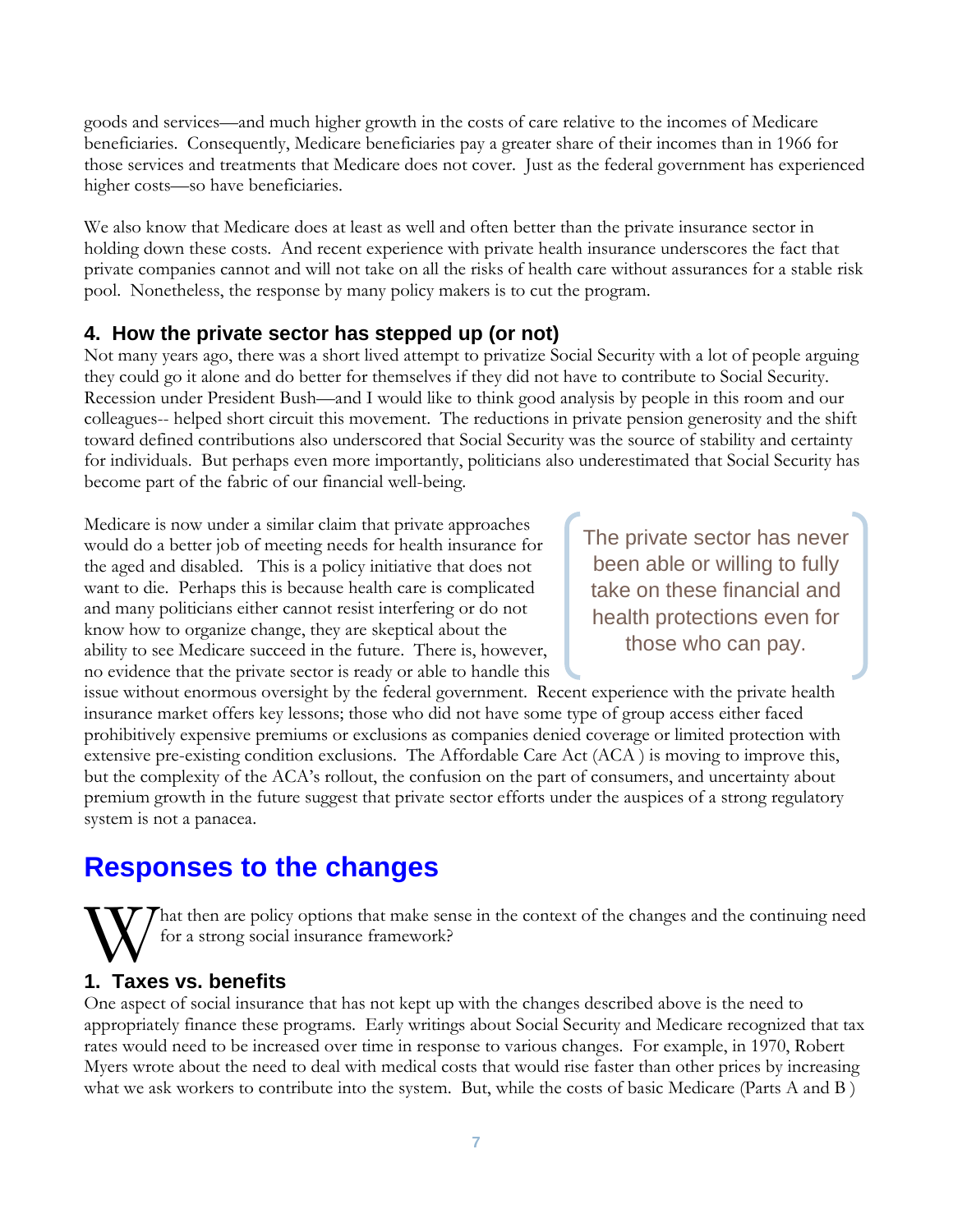on a per capita basis have risen by over 350 percent since 1987, the rate of taxes on workers for Part A of the program has remained unchanged. The cap on wages subject to tax was eliminated, but this has not been sufficient to make up for the health care cost growth and increases in the number of beneficiaries. If we are unwilling as a society to raise taxes, we face two choices: cut benefits or allow the system to increasingly be financed by deficit spending. If you listen to political promises, Americans are being promised that they can have it all: "protecting" Medicare without having to pay higher taxes. No serious analysts, however, have ever discovered any reasonable way to achieve that slight of hand. And in the case of Social Security, most don't even try to argue something for nothing. Thus, we continue to simply delay the inevitable.

An unwillingness to pay for the services we want as a society is certainly not unique to social insurance. Just look at the underfunding of our transportation systems and other infrastructure needs. And from this week's headlines, long waits at the Veterans Administration reflect budget limitations as much as inefficiencies in management processes—yet the majority of articles castigating the Obama administration failed to talk about sufficiency of financing. We would rather engage in wishful thinking that greater efficiencies in government can resolve all problems.

Many politicians prefer benefit cuts to tax increases but this flies in the face of the crucial role of social insurance and the need to appropriately respond to chance such as increased inequality.

Many politicians prefer benefit cuts to tax increases but this flies in the face of the crucial role of social insurance and the need to appropriately respond to change such as increased inequality. The biggest change needed in these programs is a willingness to realistically address the need for greater financing. Finding any politician of any stripe willing to honestly take this on is a difficult search, however.

#### **2. Increasing progressivity**

In addition to the overarching issue of the size of these programs is the question of targeting within them. Do we want our major social insurance programs to play a greater role in reducing inequality? Here again is a political opportunity to address this issue head on. But even if there is no political will, analysis should focus on the extent to which some changes could make benefits more progressive, even if we do not yet have consensus on what that balance should be. I would argue that at the least, we should not move in the other direction.

Consider how Social Security might change to offset at least some of the increase in inequality. For example, the formula that translates wages into a primary insurance amount could be made more progressive. Alternatively, we could think about reinstating a minimum Social Security benefit. On the revenue side, raising the tax limit to capture a more consistent share of GDP could certainly be justified based on the economic trends. The share of total wages subject to Social Security contributions has declined to just over 83 percent in 2012. If 90 percent of wages—the share originally captured by FICA contributions—were included, the revenue base for Social Security would rise by nearly \$500 billion.

Other options that are sometimes suggested would likely *reduce* Social Security's progressivity: raising the normal retirement age or restricting when early benefits could begin would likely harm lower and moderate income persons to a greater extent. Similarly, given the Great Recession and the likelihood of workers with a number of years of low or no earnings, any increase in the number of years needed to qualify for benefits could be counterproductive.